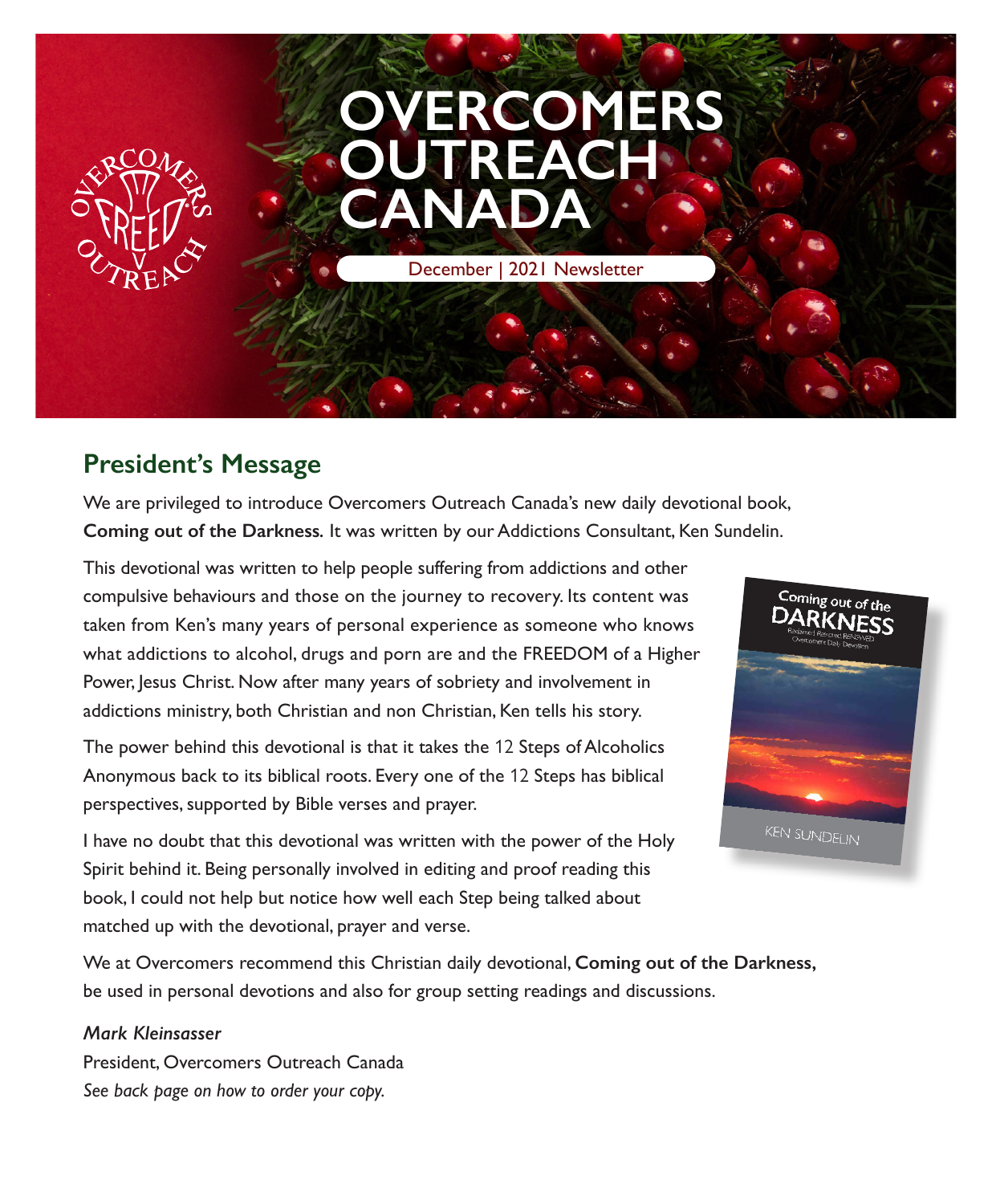## **Dan's Story**

Hi my name is Dan and I've been sober now for over 2 years, and have been a Christian believer for 20 years. I would like to share my story and testimony with you.

I was born in Portage la Prairie on Aug. 17,1968 and had loving parents, 2 brothers and 2 sisters. I was raised to know there was a God but we never went to church much. I never learned about Jesus or the Bible. I had a good childhood but our family had its share of hard times and my parents often drank alcohol and smoked cigarettes.



As I grew older I would often pray to God and asked for His help and guidance but seemed to often stray to sin and often alcohol. I would regularly get into trouble and sometimes with the law. I believe God was looking after me and sent me my angel named Cherryl. We were married and have 3 great children. I was greatly blessed.

We were married in a church but would rarely attend. When I was married I thought things would be perfect and I would feel complete, but without Jesus in my life there was an emptiness. I would often turn to alcohol and sin to relieve emptiness. Things went from bad to worse and eventually I became unbearable to live with. One day I came home after working and drinking to find a letter on the kitchen table stating that my wife and kids had left me. I was furious but looking back I don't blame them.

I really took it hard and it was the darkest time in my life. I really hit the alcohol hard and went on a 5 day bender. I was so depressed and despaired and thought my life was over. The whole time my family was away I did not sleep or eat and hit

bottom. I was angry with God and can remember screaming to Him what He wanted me to do. I randomly opened an old Bible we had on the shelf and pointed to a verse and tried reading what it said. It was Luke 17:33, "whoever clings to this life will lose it and whoever loses this life will preserve it." I read this over a dozen times trying to figure out what this meant. Did it mean that I had to lose my life! Yes, in a way that is exactly what it meant. The old sinful life I was living had to end. I can remember holding on to a small cross that I had found and telling Jesus that I loved Him and asking for forgiveness. This is when Jesus came into my life.

The next day Cherryl phoned and told me she and the kids were coming home and we made plans to start going to church. They came back and 2 days later we attended Selkirk Alliance Church (now Crossroads Church). Everyone was so nice to us and we really felt welcome. I can remember sitting in the back row and listening to the Pastor. It was as if God was speaking directly to me and telling me exactly what I needed to hear. After the service I felt like a great weight was lifted from me and I really felt complete.

My family and I would attend church regularly and God was really doing wonders in my life. Slowly I changed and was becoming sanctified by God.

I wish I could say I was free from alcohol and sin right away but that was not the case. You have to realize that I had drank for over 25 years and it was a process to quit. Three years ago after going through trials with my work and health I noticed the Church was putting on Overcomers meetings. I prayed about it and God put it on my heart to try it. This is when I was introduced to Christians battling addictions as I was. I felt I was not alone in my battles and with their help I have now been sober for 2 years. I still have some health issues and regular problems. But can honestly deal with them a lot better sober thanks to God, and help from Overcomers. Thanks Dan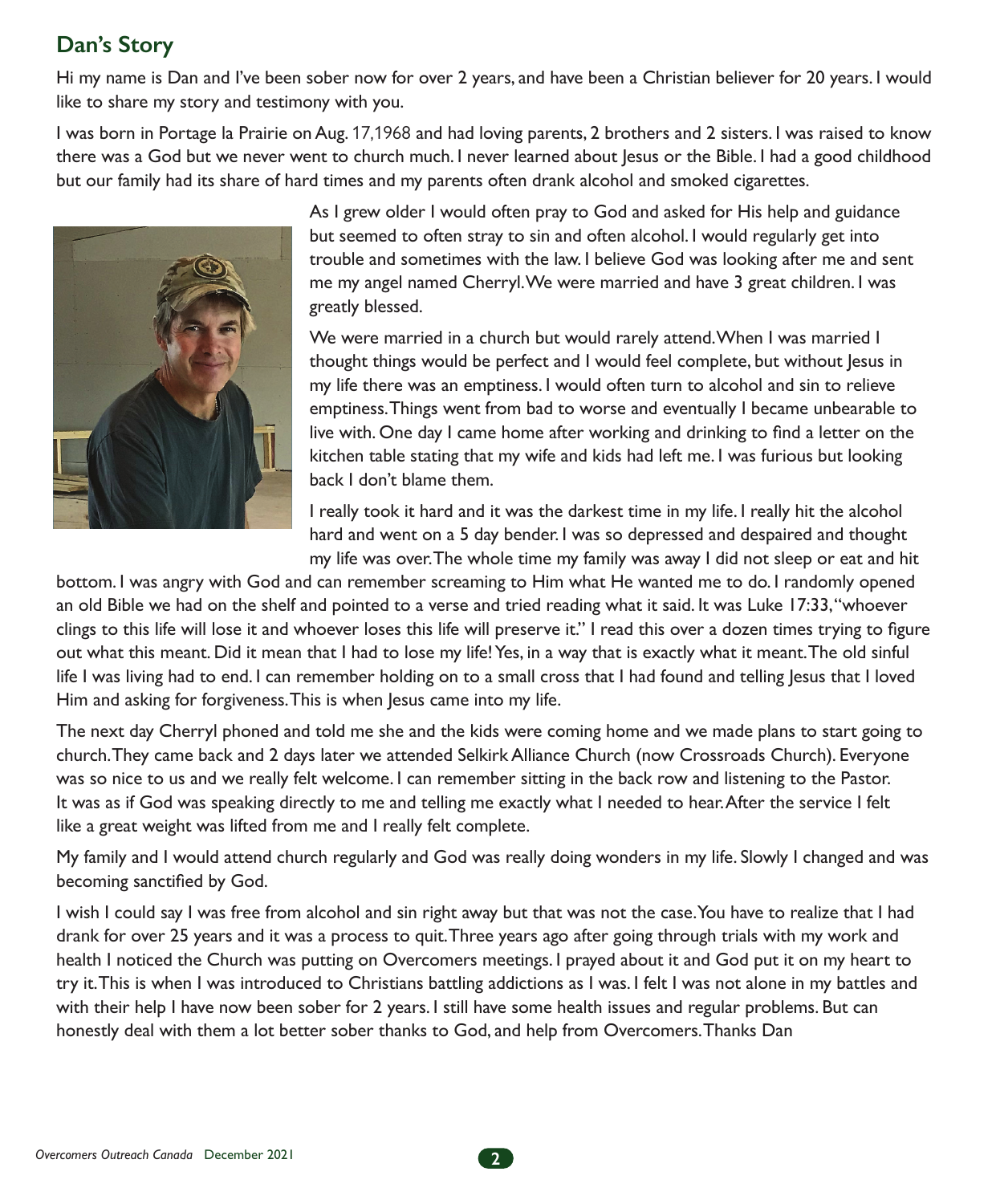### **A word from Ken**

This is one page of the book I wrote, **Coming out of the Darkness**, for Overcomers. My objective was to give people a little bit of encouragement about everyday living with Jesus Christ. And to let people see how easy it is to go to God in prayer. And to give everyone an opportunity to see what God says to us in His word.

I know from my own personal experience how much encouragement I have received over the years from reading daily devotional books.

So I pray that anyone reading this newsletter will encourage people to buy a copy, so that we can reach more people who need the power of Christ Jesus in their lives.

#### *Ken Sundelin*

Addictions Consultant, Overcomers Outreach Canada

| <b>DECEMBER 1</b>                                                                                                                                                                                                                                                                                                                                                                                                                                                                   | 344 |  |
|-------------------------------------------------------------------------------------------------------------------------------------------------------------------------------------------------------------------------------------------------------------------------------------------------------------------------------------------------------------------------------------------------------------------------------------------------------------------------------------|-----|--|
| <b>Message of Freedom</b>                                                                                                                                                                                                                                                                                                                                                                                                                                                           |     |  |
| <b>STEP TWELVE:</b><br>Having had a spiritual awakening as the result of these<br>steps, we tried to carry this message to addictive people<br>and to practice these principles in all our affairs.                                                                                                                                                                                                                                                                                 |     |  |
| Today we have a profound new perspective on life, we are<br>sober, clean, pure and have a real sense of serenity. So now<br>the big question is what are we going to do with this new<br>freedom that our Higher Power, Jesus Christ, has given us?<br>Do we keep it to ourselves, or do we tell others about our<br>new lives and what a difference it's making in our everyday<br>living? There is no way that we can keep this great message<br>to ourselves, it must be shared! |     |  |
| Prayer for today:<br>Dear Lord Jesus, I stand rejoicing before You today, overwhelmed<br>with my newfound freedom. Please help me to share this life<br>changing story with anyone who is interested. Thank You<br>Jesus. Amen.                                                                                                                                                                                                                                                     |     |  |
| Scripture for today:<br>Instead, you must worship Christ as Lord of your life. And if<br>someone asks about your hope as a believer, always be ready<br>to explain it. (1 Peter 3:15, NLT)                                                                                                                                                                                                                                                                                          |     |  |